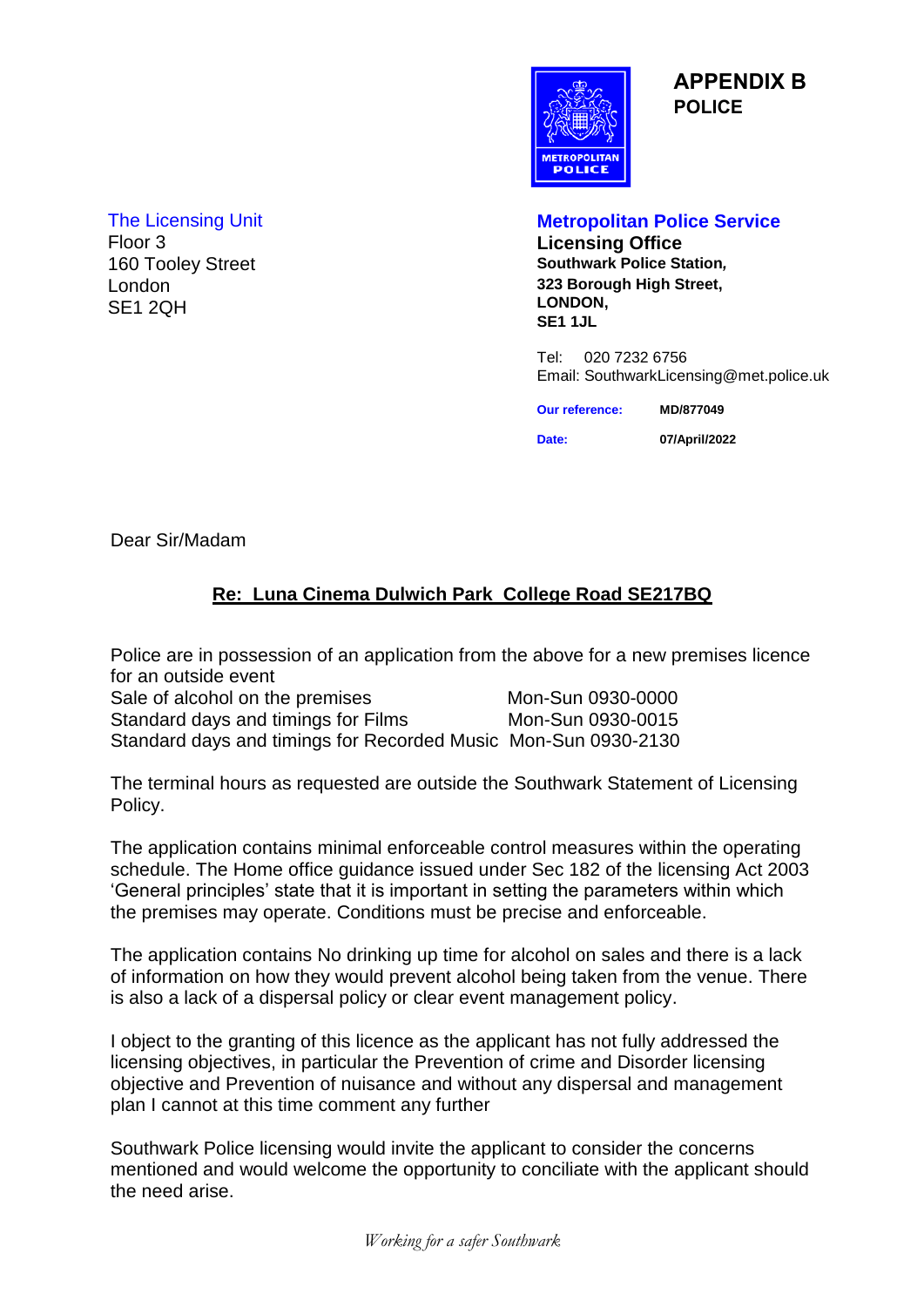Submitted for your consideration. Yours faithfully

#### **PC Mark Lynch 2246AS**

Southwark Police Licensing Unit Tel: 0207 232 6756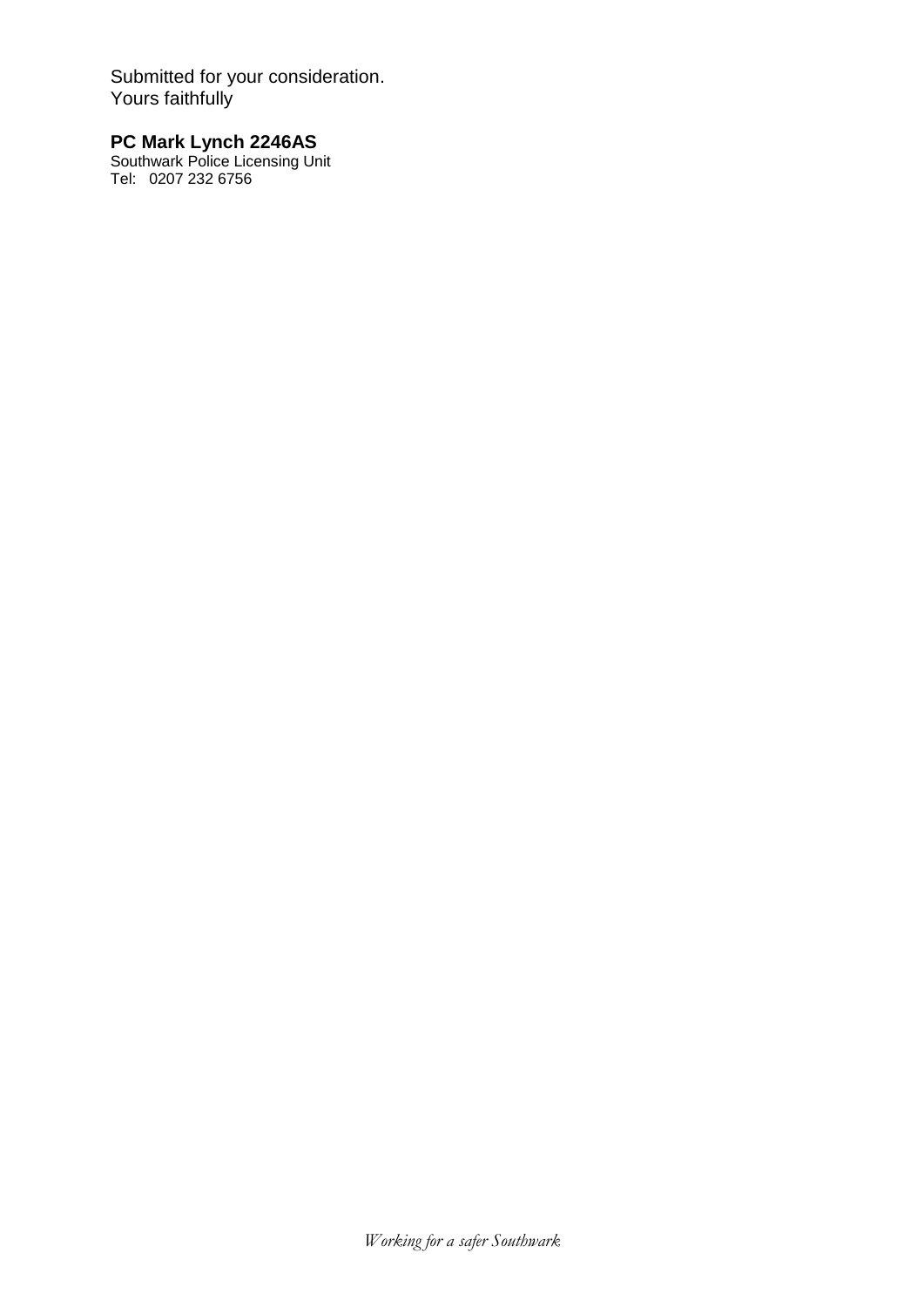# **MEMO: Licensing Unit**

| To            | <b>Licensing Unit</b>                     | Date | 13 April 2022 |
|---------------|-------------------------------------------|------|---------------|
| From<br>Email | Jayne Tear<br>jayne.tear@southwark.gov.uk |      |               |
|               |                                           |      |               |

Subject Re: Dulwich Park, College Road, London, SE21 7BQ Application for a premises licence

I write with regards to the above application for a premises licence submitted by The Luna Cinema Limited under the Licensing Act 2003, which seeks the following licensable activities:

- Films, (outdoors) on Monday to Sunday from 09:30 to 00:15 the following day
- Recorded music (outdoors) on Monday to Sunday from 09:30 to 21:30
- Supply of alcohol (on the premises) on Monday to Sunday from 09:30 to 00:00
- Opening times on Monday to Sunday from 09:30 to 00:30 the following day

The premises is described within the application as a *'Public Park with 30.85-hectares of green space'.* Further details are given about the events within the application as follows: *'We will be using the public grounds at Dulwich Park. Two areas of the park will be utilised for different events. The Luna Cinema Evening events will take place on the West Lawn adjacent to the Cafe and will screen one film a day at dusk and will be open between 18:00 - 00:00. The Luna Kids Event will take place during the day on Lower section of the East Lawn adjacent to the Playground and the Jogging Track, and will be screening multiple family films during the day and will be open 09:30 - 18:30. Both events will have a full bar and food provision for consumption on site. The entrances will be strictly limited to ticket sales and any social distancing regulations and government guidance that is relevant at the time of screenings will be followed. The entrance and exit points will be established within a fenced arena perimeter. Licensable activities will be only applied to 7 days for The Luna Kids events and 5 days for The Luna Cinema Event annually. The Luna Cinema and Luna Kids events will not be held on the same days'*.

My representation is based on the Southwark Statement of Licensing policy 2021 – 2026 and relates to the licensing objectives for the prevention of crime and disorder, the prevention of public nuisance and the protection of children from harm.

The premises is situated in a residential area and under the Southwark Statement of Licensing policy 2021 - 2026 the appropriate closing times for events in outdoor premises is 22:00. Section 10 Paragraph 278 states: *'Date /hours of operation. It is suggested a finishing time of 22:00hrs is appropriate; however an earlier finish time may be requested subject to local circumstances'.* 

Based on the information provided with this application and to promote the licensing objectives I recommend to the licensing sub- committee to consider bringing the closing times in line with the appropriate hours in the licensing policy for this outside premises, and as such to also reduce the licensable activities to finish an hour before the closing times (this will allow an hour for dispersal of a possible 5000 patrons) as follows:

- Opening times on Monday to Sunday to cease at 22:00
- All licensable activities to cease at 21:00 daily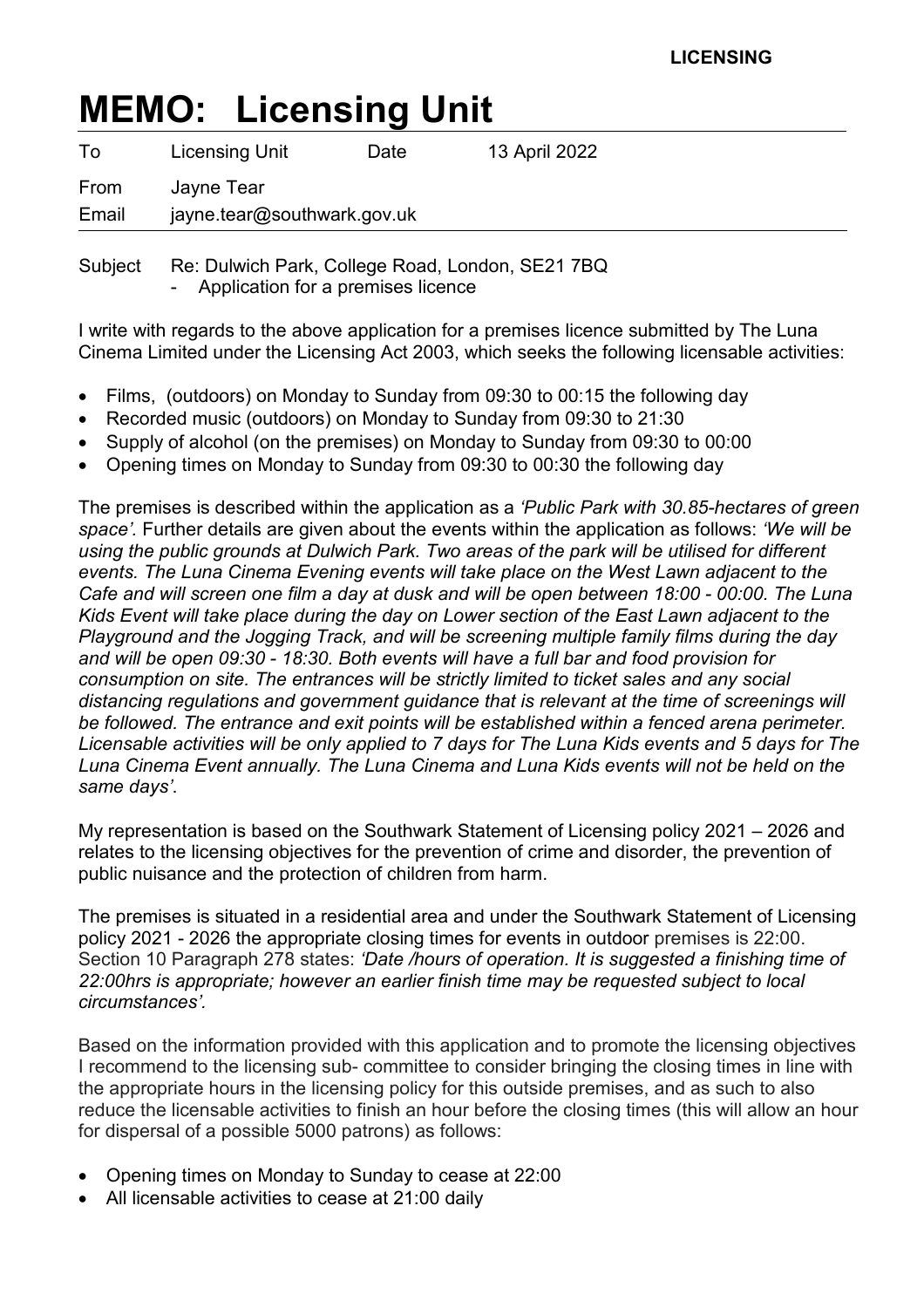The operating schedule is lacking and although a risk assessment has been provided, there is no event management plan or dispersal policy provided with the application it is difficult to suggest appropriate control measures to reduce the impact of crime and disorder or public nuisance that could affect the local residential area. For instance how will patrons be prevented from leaving the premises with alcohol and drinking it in other areas of the park or the street?

Due to the limited information provided with the application and to promote the licensing objectives I ask the applicant to provide the following information:

- A copy of the event management plan (to be conditioned)
- A written dispersal policy for the premises (to be conditioned)
- To confirm the accommodation limit (to be conditioned)

Furthermore, under box K on the application form the following question is asked *'Please highlight any adult entertainment or services, activities, other entertainment or matters ancillary*  to these of the premises that may give rise to concern in respect of children' and the applicant states the following '*All film certifications will be adhered to at all times. Any films shown that are rated above 12a will only be shown in the evening at The Luna Events*'. I ask the applicant how this will be controlled and how children will be prevented from viewing films above 12a/U if they are unaccompanied by an adult and may be on other areas of the park but can still view the films shown.

I may submit further comments once all of the information is received.

I therefore submit this representation and welcome any discussion with the applicant.

Southwark's Statement of Licensing Policy 2021 – 2026 can be found on the following link: https://www.southwark.gov.uk/business/licences/business-premises-licensing/licensing-andgambling-act-policy

Jayne Tear Principal Licensing Officer In the capacity of Licensing Authority as a Responsible Authority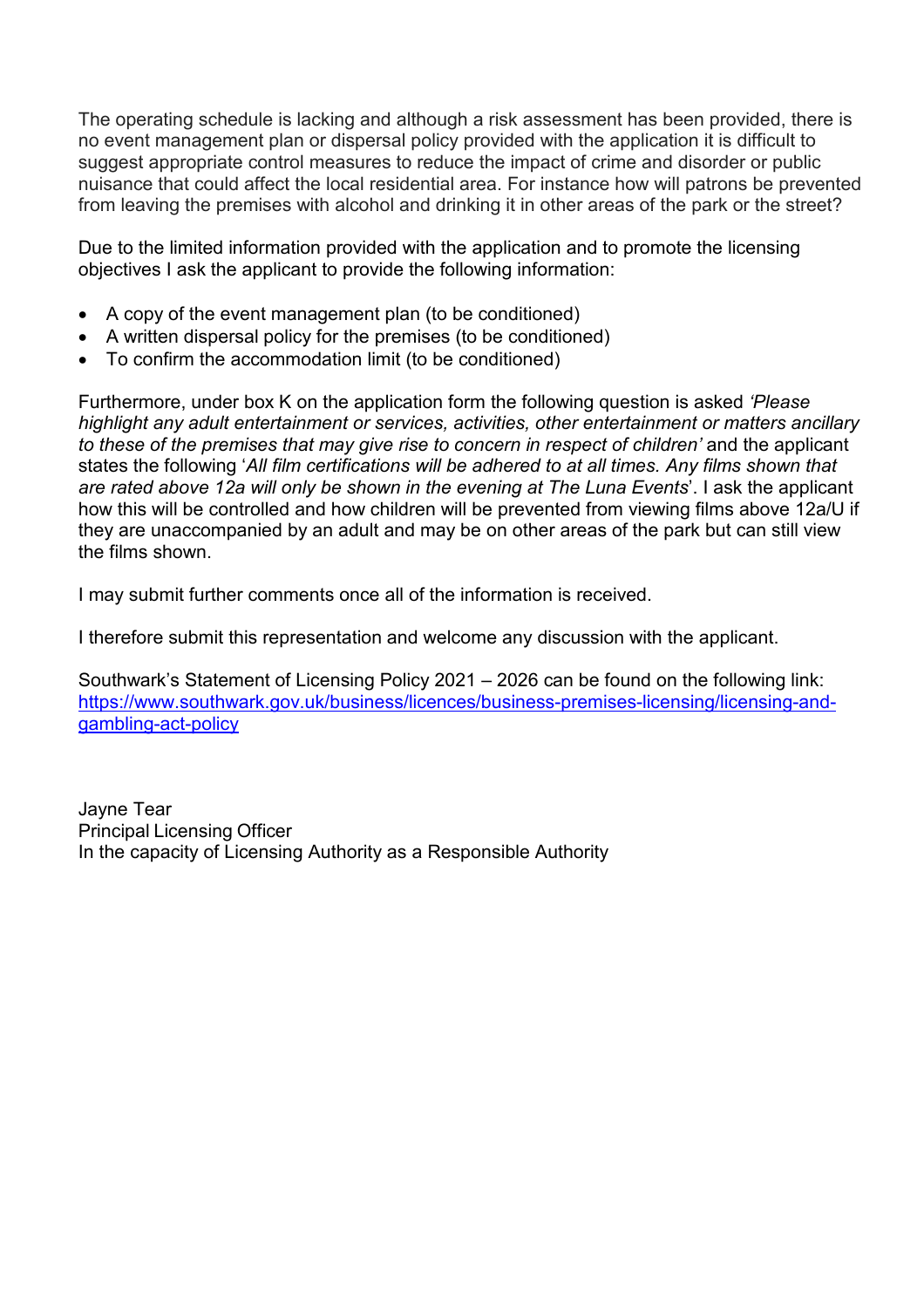#### **TRADING STANDARDS**

**From:** Moore, Ray <Ray.Moore@southwark.gov.uk> **Sent:** Tuesday, April 12, 2022 2:24 PM

**To:** Regen, Licensing

<Licensing.Regen@southwark.gov.uk>

**Subject:** Application for a premises license for Dulwich Park by The Luna Cinema Ltd ref: 877049

Trading Standards as a responsible authority are in receipt of a premises license application by The Luna Cinema Ltd in respect of a premises license for Dulwich Park starting 01/06/2022. Trading Standards as a responsible authority are making representation in respect of this application under all the licensing objectives, but primarily the protection of children from harm.

In the general description this is to be:-

"We will be using the public grounds at Dulwich Park. Two areas of the park will be utilised for different events. The Luna Cinema Evening events will take place on the West Lawn adjacent to the Cafe and will screen one film a day at dusk and will be open between 18:00 - 00:00. The Luna Kids Event will take place during the day on Lower

section of the East Lawn adjacent to the Playground and the Jogging Track, and will be screening multiple family films during the day and will be open 09:30 - 18:30. Both events will have a full bar and food provision for consumption on site. The entrances will be strictly limited to ticket sales and any social distancing regulations and government guidance that is relevant at the time of screenings will be followed. The entrance and exit points will be established within a fenced arena perimeter. Licensable

activities will be only applied to 7 days for The Luna Kids events and 5 days for The Luna Cinema Event annually. The Luna Cinema and Luna Kids events will not be held on the same days."

The application is for on sales of alcohol only. The hours for the sale of alcohol are to be Monday to Sundays 09:00hrs to 00:00hrs. The number of days that this will be limited but it does not state what days these will be.

The intended Designated Premises Supervisor is the Daniel LEMAN of 69 Wrentham Avenue, Herne Bay, Kent, CT6 7UX. He is not a director of The Luna Cinema Ltd. The majority shareholder of the company is Sony Music Entertainment UK Ltd although the directors are as follows:-

Mark Simon CAVELL Joshua LERMAN James David PLUMMER And George Lester WOOD (who is also a part owner of the company).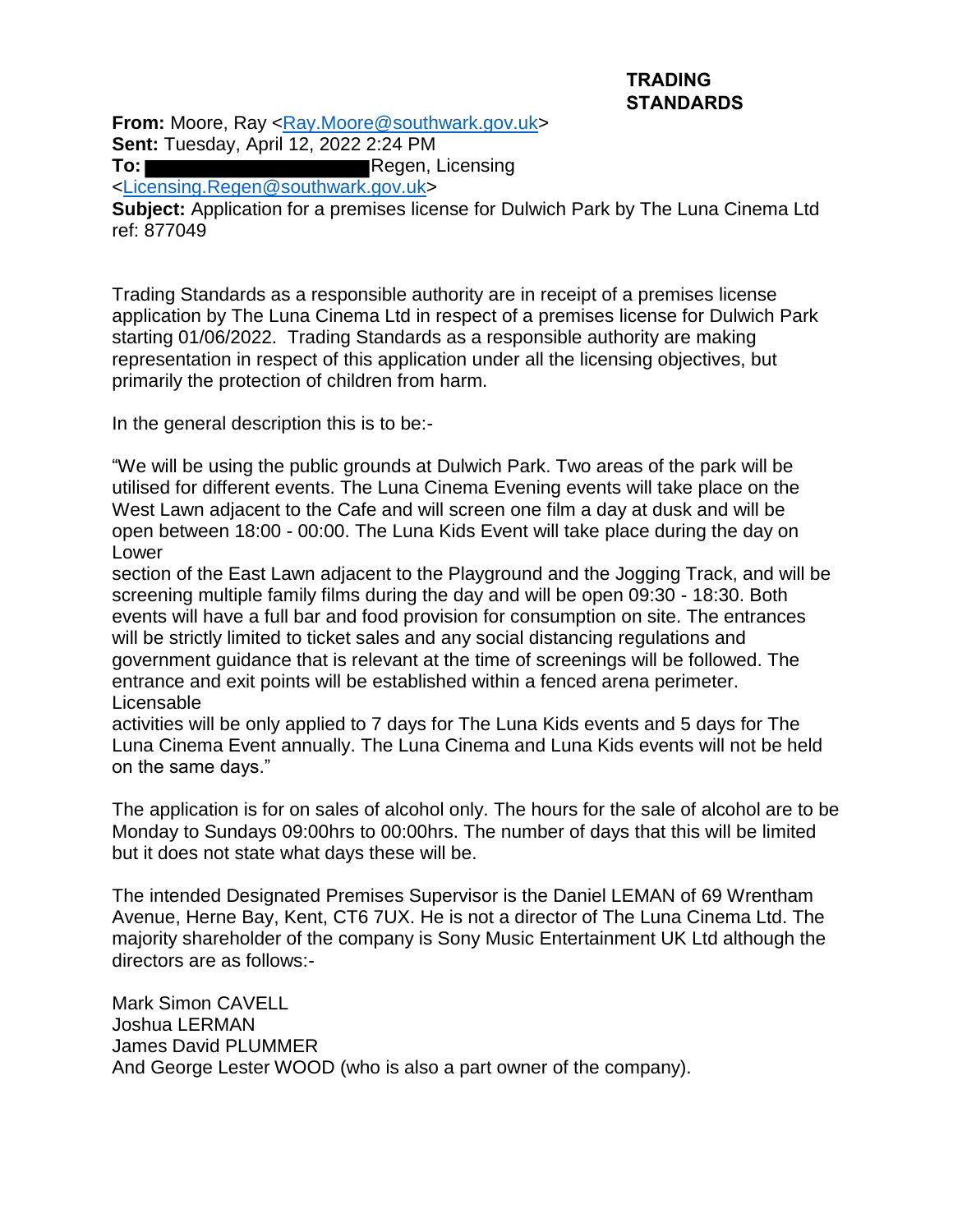All the directors given addresses are as for the registered office of the company.

Under the general – all four licensing objectives M(a) it doesn't mention any under- age sales matters.

Under the licensing objective the protection of children from harm it states:-

We will have a full child safety plan as well as a lost child meeting point. We will fully enforce certification of films that require it as well as have a challenge 25 policy for alcohol sale. Signage shall be displayed at the bar advising customers that this policy will be in place. The Luna Kids Cinema events have been specifically designed based on family audiences, they will have a full heras fenced arena with branded scrim. There will only be one permanently monitored entrance to the event sites.

This is good in that it address the core issues around age verification. Trading Standards as a responsible authority would simply ask that the applicant agrees to these matters being tidied up into the following conditions which more comprehensively deals with these matters.

### **The organisers will have a full child safety plan as well as a lost child meeting point.**

**4AA - The premises shall operate an age check 'Challenge 25' policy whereby customers purchasing alcohol who look or appear to be under 25 years of age will be asked for an approved form of proof of age to verify their age. Approved forms shall include a driving licence, passport or a PASS approved proof of age card such as the Southwark Proof of Age (SPA) card.** 

**4AB - All staff involved in the sale of alcohol shall be trained in the age check 'Challenge 25' policy. A record of their training, including the dates that each member of staff is trained, shall be available for inspection at the premises on request by the Council's authorised officers or the Police.** 

**4AC - Age check or 'Challenge 25' signage shall be displayed at areas where alcohol is displayed for sale and at points of sale to inform customers that an age check 'Challenge 25' policy applies and proof of age may be required.** 

**4AI - A register of refused sales of alcohol shall be maintained in order to demonstrate effective operation of the policy. The register shall be available for inspection at the premises on request by Council authorised officers or the Police.**

 **Films which carry age restrictions will also be covered by the site challenge 25policy whereby suitable proof of age, as described with respect to conditions applying to the sale of alcohol will require anyone**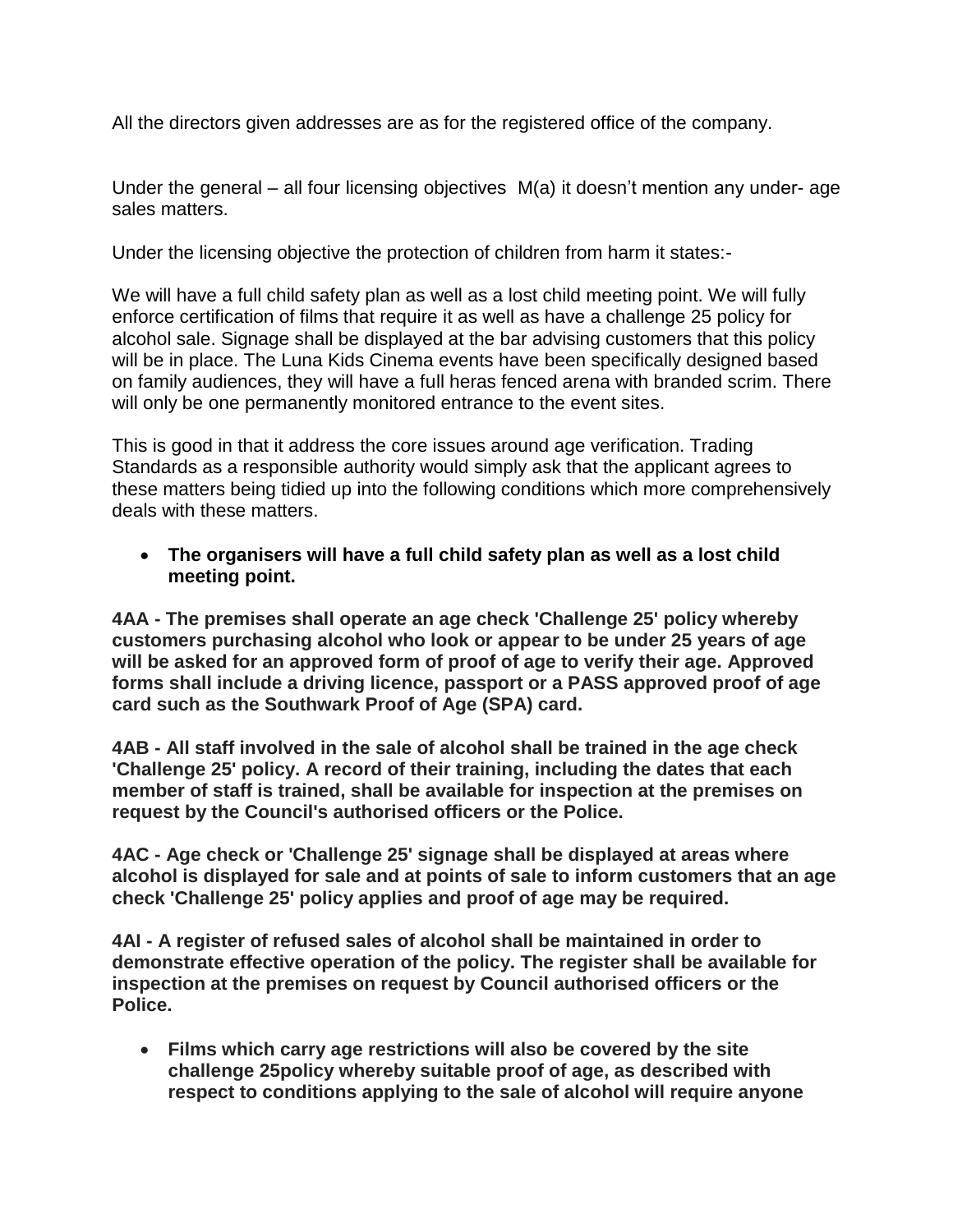#### **appearing to be under 25 years of age to provide valid proof of age to show that they are of the approved age for the film concerned.**

This authority can provide suitable training records and training materials for the business upon request at no cost. An easy to use refusals register can also be provided – again at no cost to the business. I attach electronic versions of these for the business that can be used.

Ray MOORE Principal Trading Standards Enforcement Officer Southwark Council | Environment & Leisure| Regulatory Services